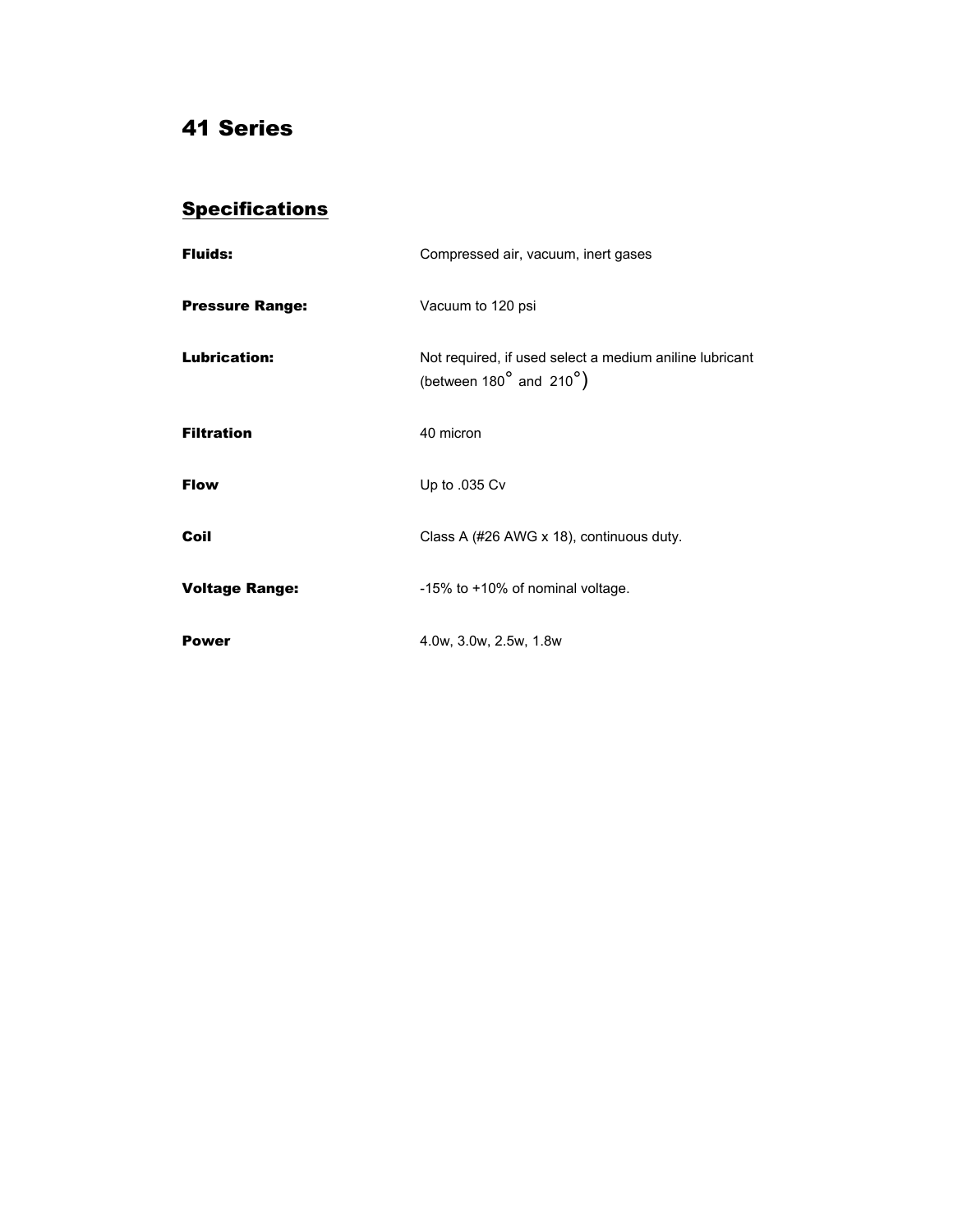## **How to Order 41 Series**

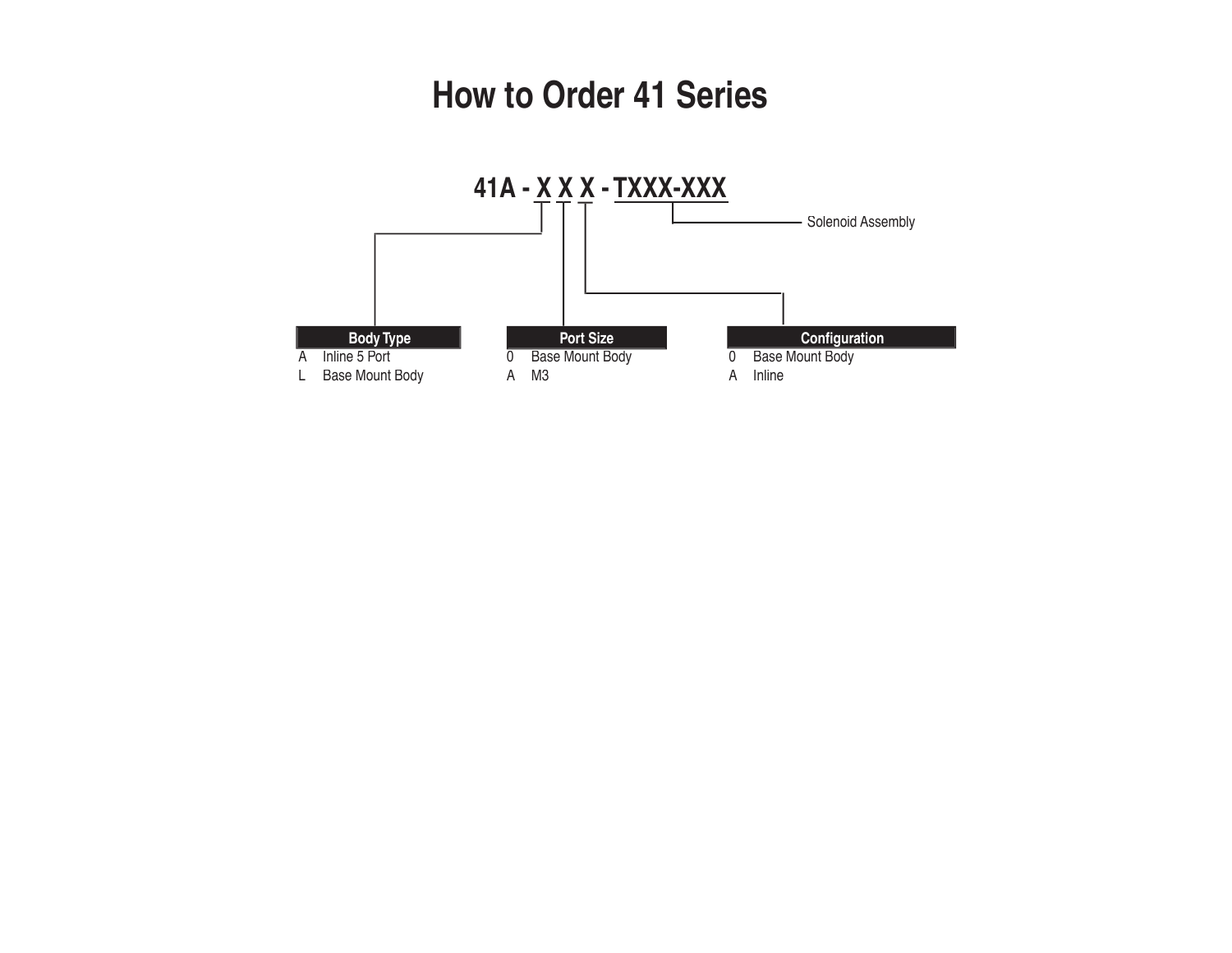## **How to Order 31/41 Series Solenoid Assembly**

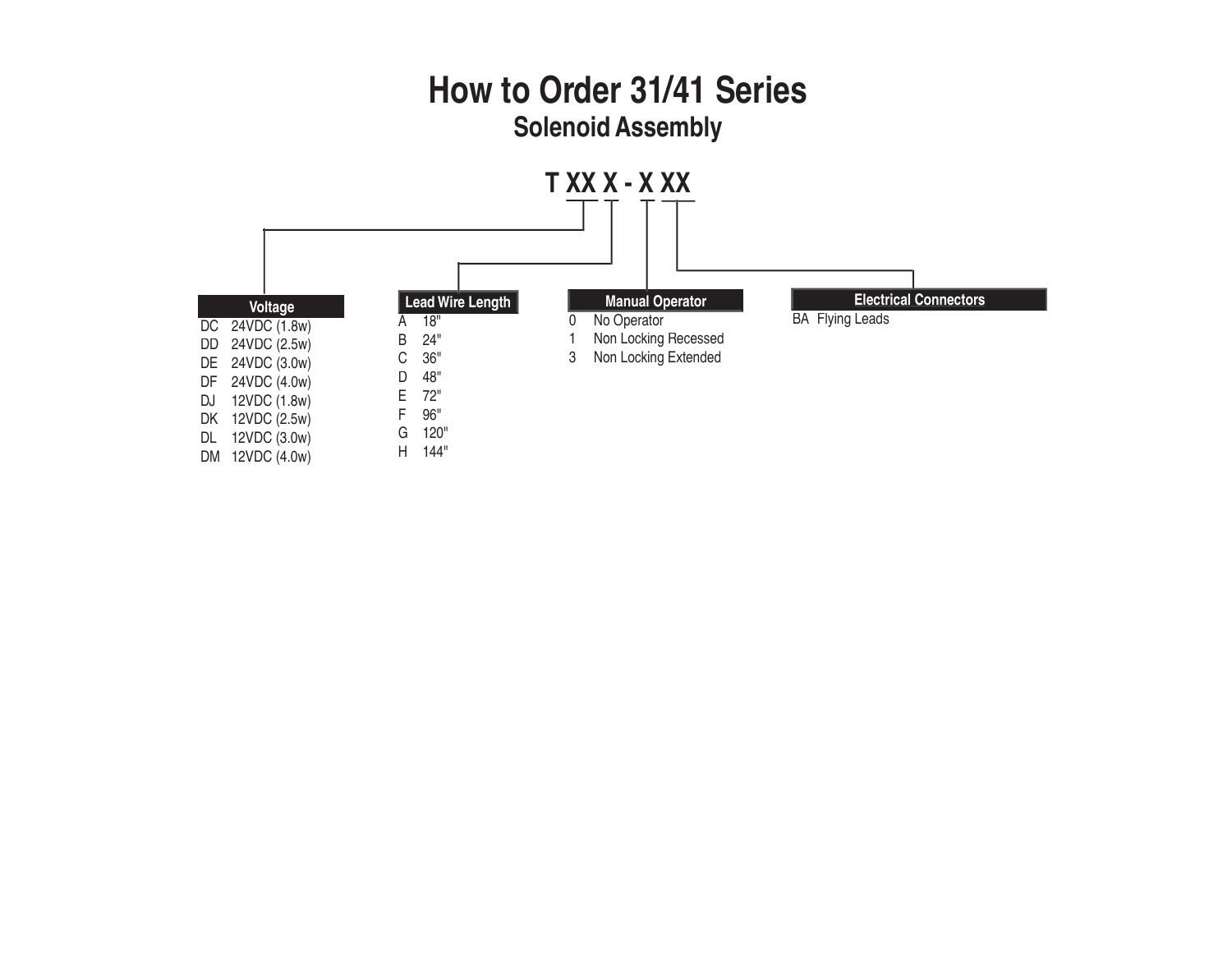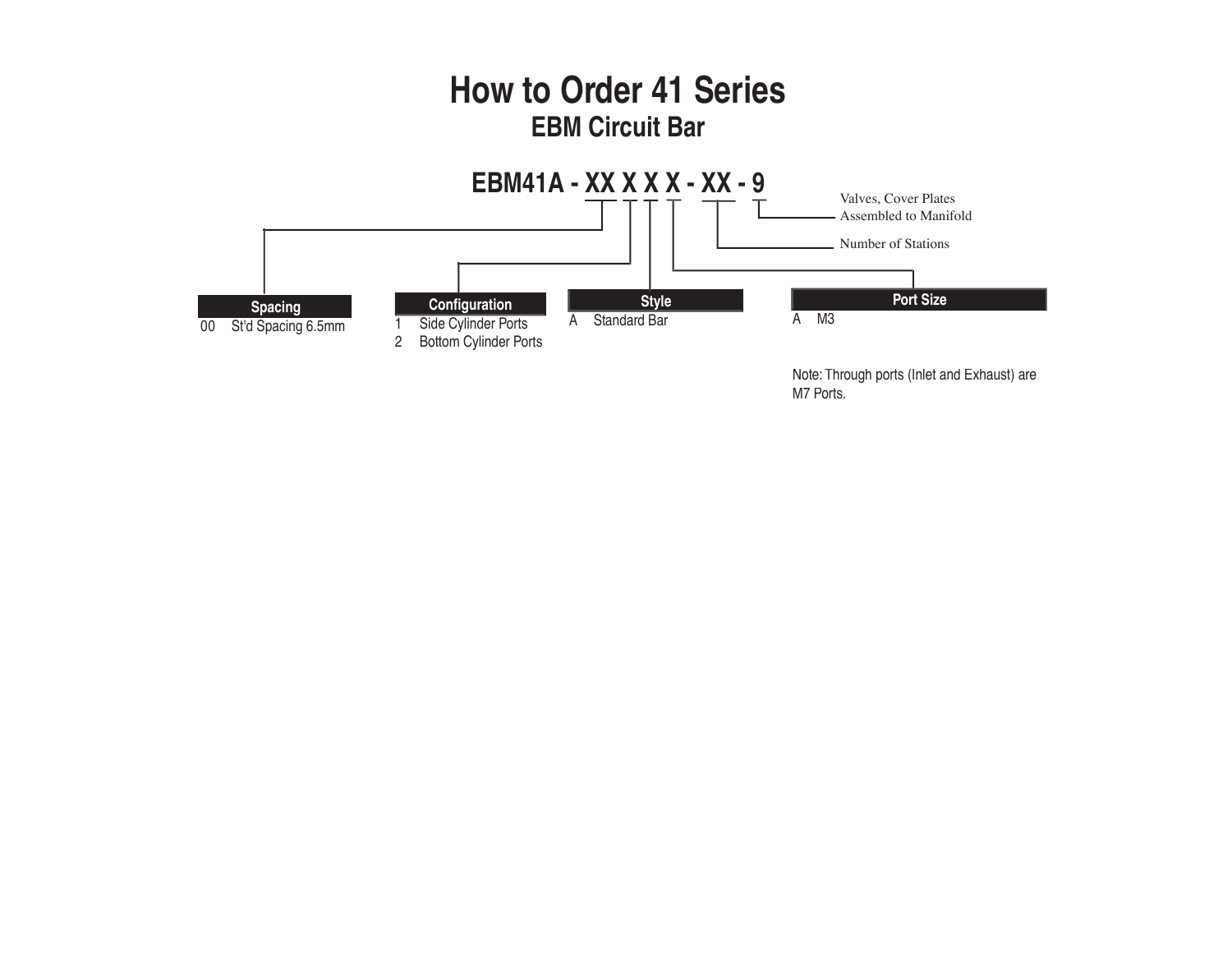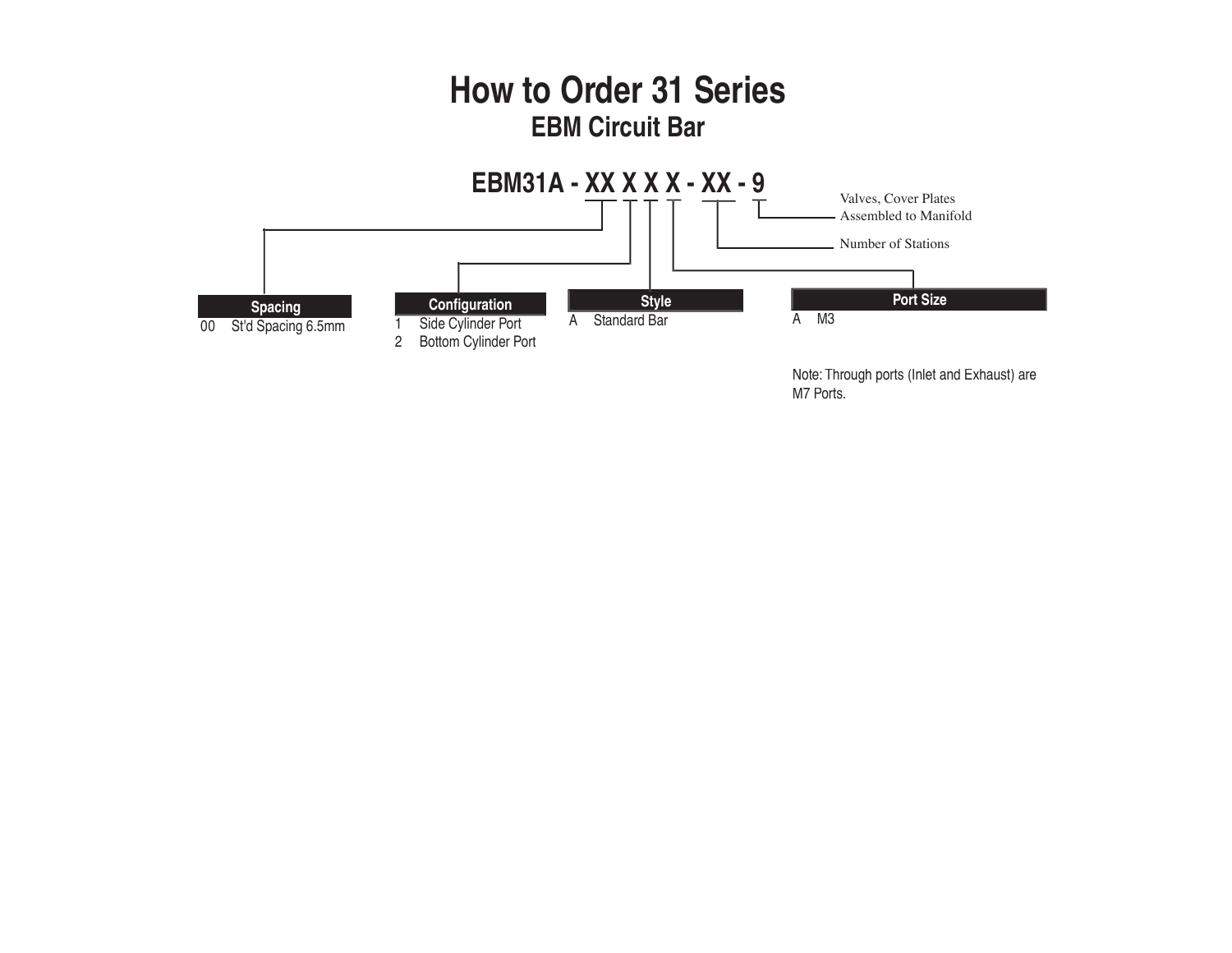



 $\circ$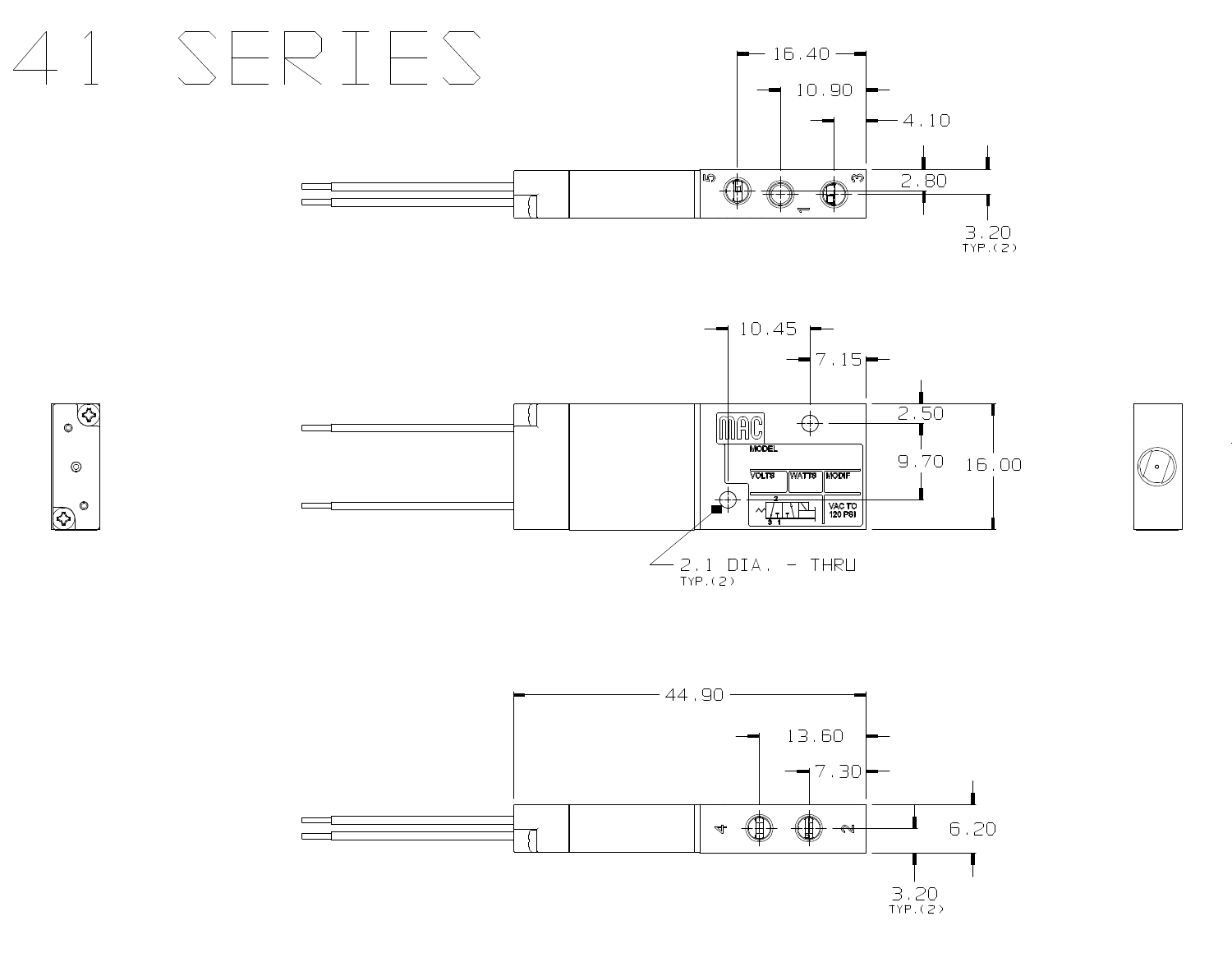